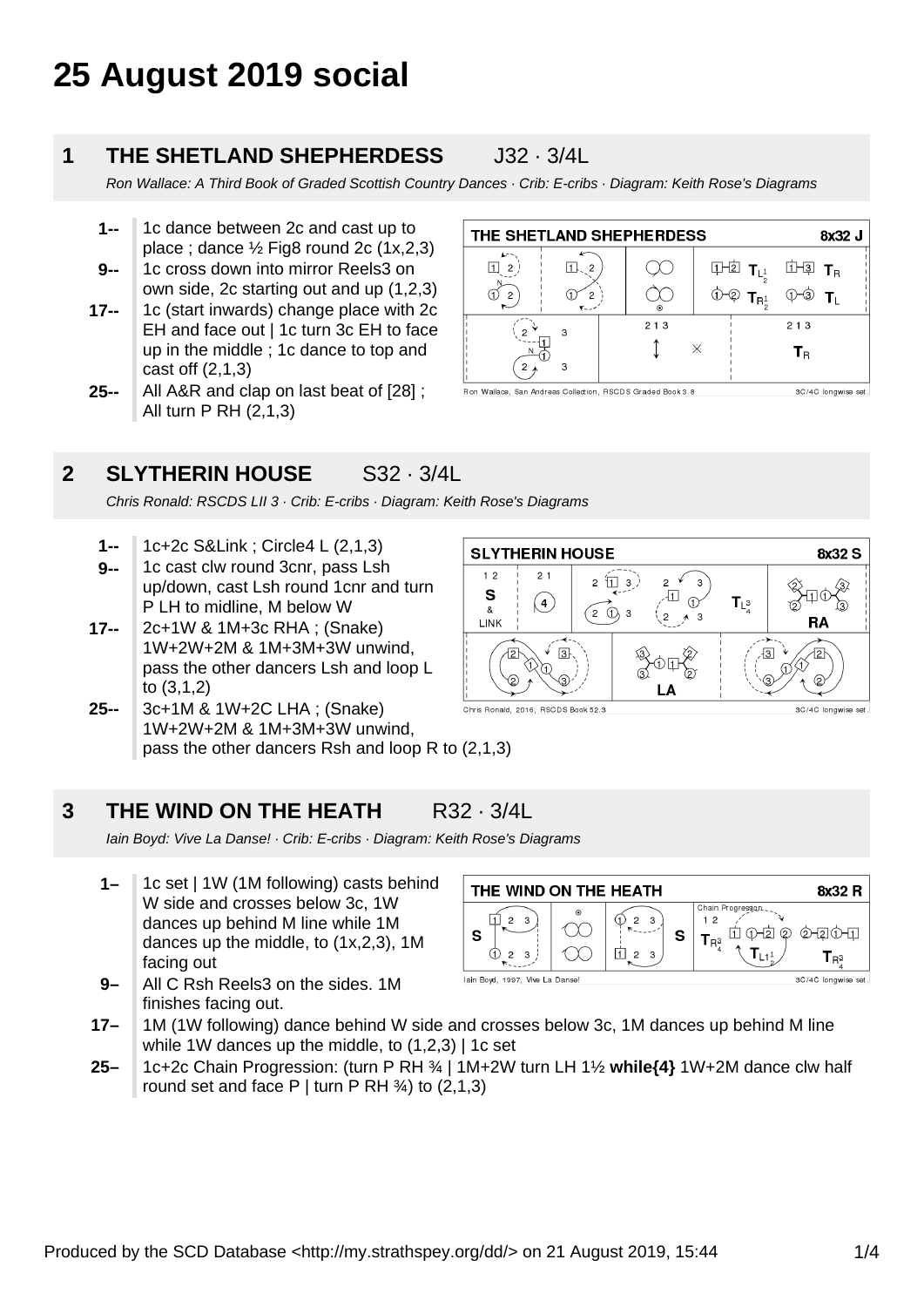# **4 BLUE BONNETS** J32 · 2/4L

RSCDS III 5 · Crib: E-cribs · Diagram: Keith Rose's Diagrams

- **1–** 1W+2M A&R ; dance BtoB
- **9–** 1M+2W repeat
- **17–** 1c lead down the middle and up
- **25–** 1c+2c Poussette



### **5 ADIEU MON AMI** S32 · 3/4L

RSCDS XXIV 11 · Crib: E-cribs · Diagram: Keith Rose's Diagrams

- **1–** 1c set to 2c | turn that person BH ; 1c+2c set to P, turn BH into
- **9–** 1c+2c Allemande, 1c finish facing 1cnr
- **17–** SetH&G , on [23-24] petronella turn with clap to 2pl (2,1,3)
- **25–** All Circle6 and back (2,1,3)

#### **6 THE HIGHLAND RAMBLER** R40 · 3/4L

**ADIEU MON AMI** 8x32 S  $213$  $12$  $12$  $1 + 2$  $\mathbf{s}^{\scriptscriptstyle\top}$ ( 6 ົ **S** ۱s  $T<sub>0</sub>$  $\bigoplus$   $\bigoplus$ A  $S T_R$  $S T_B$ Button & Whitaker, 1814, RSCDS Book 24.11 3C/4C longwise set

Roy Goldring: Silver Jubilee 25 - Leeds Branch · Crib: E-cribs · Diagram: Keith Rose's Diagrams

- **1–** 1c long cast to 2pl (2c up on [3-4] ; 1c+3c RHA (2,1,3)
- **9–** 2c+1c LHA, 1W faces out ; 1W followed by 1M cast up round 2W and down the middle of set, 1W between 3c and 1M between 2c, all facing down

| 1 <sub>3</sub><br>2 1 3<br>21<br>12<br>13<br>2<br>2<br>3<br>6<br>Α<br>RA<br>B<br>2 <sup>(1)</sup><br>-3<br>ີ<br>3.<br>10 <sub>r</sub> | THE HIGHLAND RAMBLER<br>8x40 R |  |  |  |  |  |  |
|---------------------------------------------------------------------------------------------------------------------------------------|--------------------------------|--|--|--|--|--|--|
|                                                                                                                                       |                                |  |  |  |  |  |  |

Roy Goldring, 1985, Leeds Silver Jubilee

- **17–** In lines of 3 down the middle (all swivel R) and up
- **25–** 1M followed by 1W dance up, cast round 2W and into 2pl ; 1c turn RH
- **33–** Circle6 and back

#### **7 ROSIE'S CEILIDH** J32 · 2RR

Lara Friedman-Shedlov: Eight by Thirty-Two · Crib: E-cribs

Couples facing clw are 1c; couples facing cclw are 2c

- **1–** All W dance Rsh round M opposite ; All birl /spin with opposite
- **9–** All M dance Rsh round P ; All birl /spin with P, ending facing partner, 1c with BHJ
- **17–** 1c slip clw passing between 2c who slip cclw | All set, 2c moving in to join BH as 1c separates ; 2c slip clw passing between 1c who slip cclw | All set, finish NHJ with P
- **25–** All advance and retire ; All pass opposite Rsh and next person Lsh to face a new couple (having passed two couples).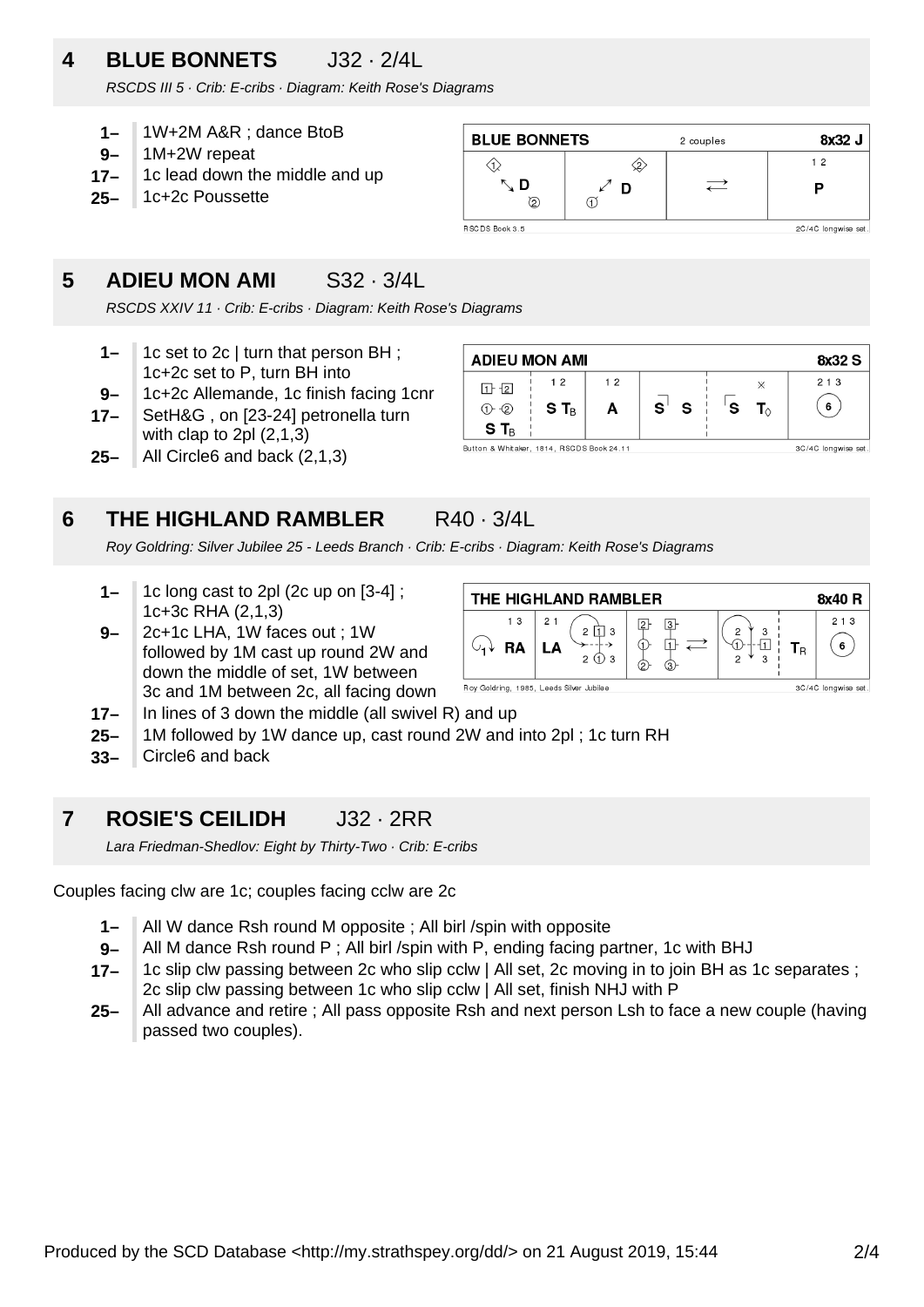- **8 OUT OF THIN AIR** S32 · 3/3L Sue Porter and Di Rooney: A Third Book of Graded Scottish Country Dances · Crib: E-cribs · Diagram: Keith Rose's **Diagrams** 
	- **1--** 1c set | cross RH ; cast (2c up) | turn LH to face 1cnrs
	- **9--** Turn CPCP, finish in 2pl middle facing up NHJ
	- **17--** 1c dance up between 2c | cast to 2pl ; dance down between 3c | cast to 2pl (2,1,3)
	- **25--** 1c+3c Tournée



# **9 THE SILVER SQUARE** R32 · 5S

Terry Glasspool & Sue Hall: Dances from the Seven Year Itch · Crib: E-cribs · Diagram: Keith Rose's Diagrams

Square set, with 5c in the middle facing 1c

- **1–** 1c+5c+3c Parallel Rsh Reels3
- **9–** 2c+5c+4c Shadow Reel3 across, 4c starts down, giving Lsh to 5c (2M, 5M and 4W lead their P, acting as one dancer in the reel)



- **17–** 1c+5c ½ R&L ; Circle 4 L (1c now in middle)
- **25–** Outside couples Circle8 L half round ; set, swiveling R and chase 1 place clw **while**{} 1c (kilt or elbow grip) turn L ; turn R (to 2,3,4,5, with 1 in the middle)

## **10 THE DILLSBURG JIG J32 · 3/4L**

Shengzhang Tang: Performance Dancing with The Red Thistle Dancers · Crib: E-cribs · Diagram: Keith Rose's **Diagrams** 

- **1–** 1c long cast (2c up) ; dance between 3c and cast up to (2,1,3)
- **9–** All c dance Rsh round P to finish  $(2,1,3)$  facing clw; all chase  $\frac{1}{2}$  clw (3x,1x,2x)



- **17–** All circle6 L and back
- **25–** All c dance Lsh round P to finish  $(3x,1x,2x)$  facing cclw; all chase  $\frac{1}{2}$  cclw  $(2,1,3)$